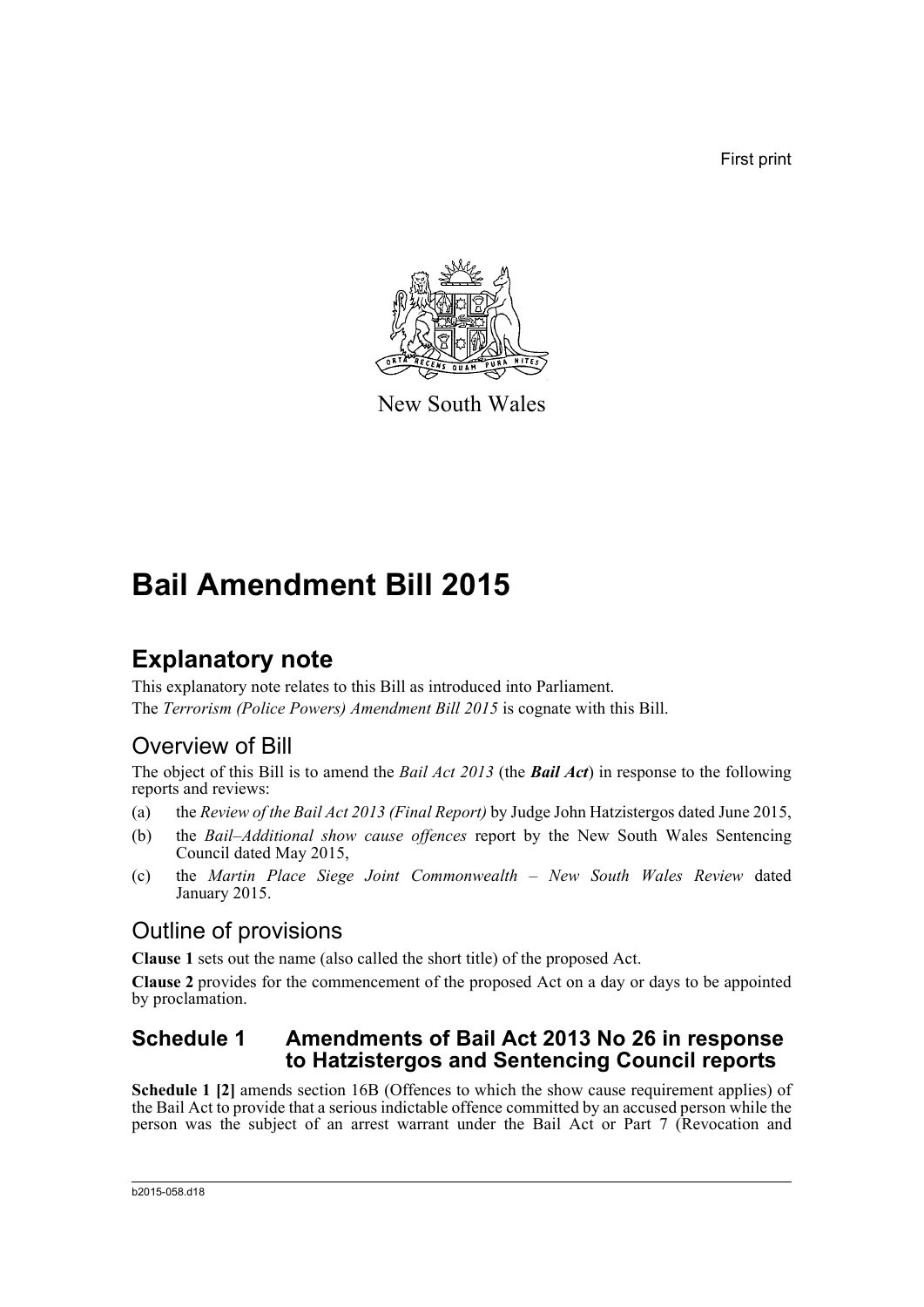reinstatement by Parole Authority of certain orders) of the *Crimes (Administration of Sentences) Act 1999* is a show cause offence for the purposes of the Bail Act. Show cause offences are offences for which a bail authority must refuse bail unless the accused person shows cause why his or her detention is not justified.

**Schedule 1 [3]** amends the definition of *serious personal violence offence* in section 16B (3) of the Bail Act (which is used for the purposes of the show cause requirement) so that the term includes not only offences under Part 3 (Offences against the person) of the *Crimes Act 1900* that are punishable by imprisonment for a term of 14 years or more, but also offences under a law of the Commonwealth, another State or Territory or any other jurisdiction that are similar to an offence under that Part.

**Schedule 1** [4] amends section 18 (1) (f) of the Bail Act to provide that, in assessing bail concerns, a bail authority is to consider whether the accused person has a history of compliance or non-compliance with intensive correction orders, home detention orders, community service orders or non-association and place restriction orders. **Schedule 1 [1]** makes a consequential amendment to make clear what orders are caught within the terms *community service order* and *non-association and place restriction order*.

**Schedule 1 [5]** inserts proposed section 18 (1) (f1) into the Bail Act to provide that if a bail authority is assessing bail concerns because the accused person has failed or was about to fail to comply with a bail acknowledgment or a bail condition, the bail authority is to consider any warnings issued to the accused person by police officers and bail authorities regarding non-compliance with bail acknowledgments or bail conditions.

**Schedule 1 [6]** inserts proposed section 18 (1) (i1) into the Bail Act to provide that, in assessing bail concerns, a bail authority is, if the accused person has been convicted of the offence concerned, but has not yet been sentenced, to consider the likelihood of a custodial sentence being imposed.

**Schedule 1 [7]** inserts proposed section 28 (3) (a1) into the Bail Act to provide that an accommodation requirement can be imposed as a bail condition for the purpose of enabling the accused person to be admitted to a residential rehabilitation facility for treatment on the person's release on bail. **Schedule 1 [8]** makes a consequential amendment.

**Schedule 1 [9]** inserts proposed section 43 (1A) into the Bail Act to enable a police officer of or above the rank of sergeant who is at a hospital to make a bail decision for an offence if:

- (a) the person accused of the offence is present at the hospital to receive treatment, and
- (b) in the opinion of the police officer, it is not reasonable to take the person to a police station due to the person's incapacity or illness.

**Schedule 1 [10]** makes a consequential amendment.

**Schedule 1 [12]** omits section 78 (2) from the Bail Act which currently provides that a bail authority can revoke or refuse bail only if satisfied that:

- (a) the person has failed or was about to fail to comply with a bail acknowledgment or bail conditions, and
- (b) having considered all possible alternatives, the decision to refuse bail is justified.

Section 78 (1), which remains unchanged, provides that a bail authority before which an accused person is brought or appears may, if satisfied that the person has failed or was about to fail to comply with a bail acknowledgment or a bail condition, release the person on the person's original bail or vary the bail decision that applies to the person (including revoke or refuse bail). **Schedule 1** [11] makes a consequential amendment to include a note explaining that under section 4 (3) (a) of the Bail Act the power to vary a bail decision includes a power to revoke the bail decision and substitute a new bail decision.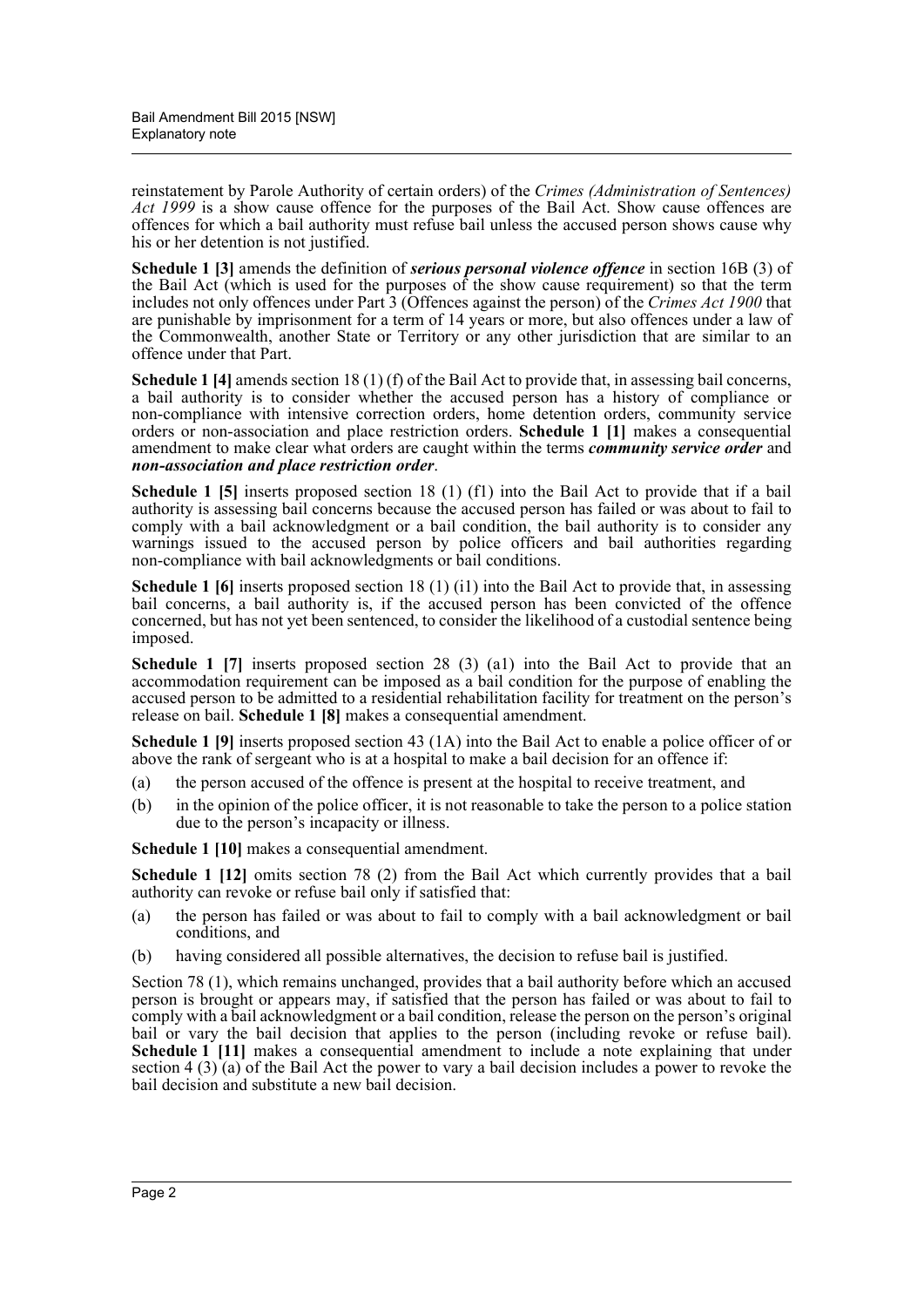### **Schedule 2 Amendment of Bail Act 2013 No 26 in response to Martin Place Siege review**

**Schedule 2 [3]** inserts provisions into section 18 of the Bail Act to provide that, in assessing bail concerns, a bail authority is to consider:

- (a) whether the accused person has any associations with a terrorist organisation, and
- (b) whether the accused person has made statements or carried out activities advocating support for terrorist acts or violent extremism, and
- (c) whether the accused person has any associations or affiliation with any persons or groups advocating support for terrorist acts or violent extremism.

**Schedule 2** [1] and [2] make consequential amendments and provide that, for the purposes of the Bail Act, *terrorist act* has the same meaning as it has in Part 5.3 of the Commonwealth Criminal Code.

**Schedule 2 [4]** inserts proposed section 22A into the Bail Act to provide that, despite anything to the contrary in that Act, a bail authority must, unless it is established that exceptional circumstances exist, refuse bail for:

- (a) an offence under section 310J (Membership of terrorist organisation) of the *Crimes Act 1900*, or
- (b) any other offence for which a custodial sentence may be imposed, if the bail authority is satisfied that the accused person:
	- (i) before being charged with that offence, has been charged with a Commonwealth terrorism offence or an offence under section 310J of the *Crimes Act 1900* and the proceedings relating to the offence have not concluded, or
	- (ii) has previously been convicted of a Commonwealth terrorism offence or an offence under section 310J of the *Crimes Act 1900*, or
	- (iii) is the subject of a control order made under Part 5.3 of the Commonwealth Criminal Code.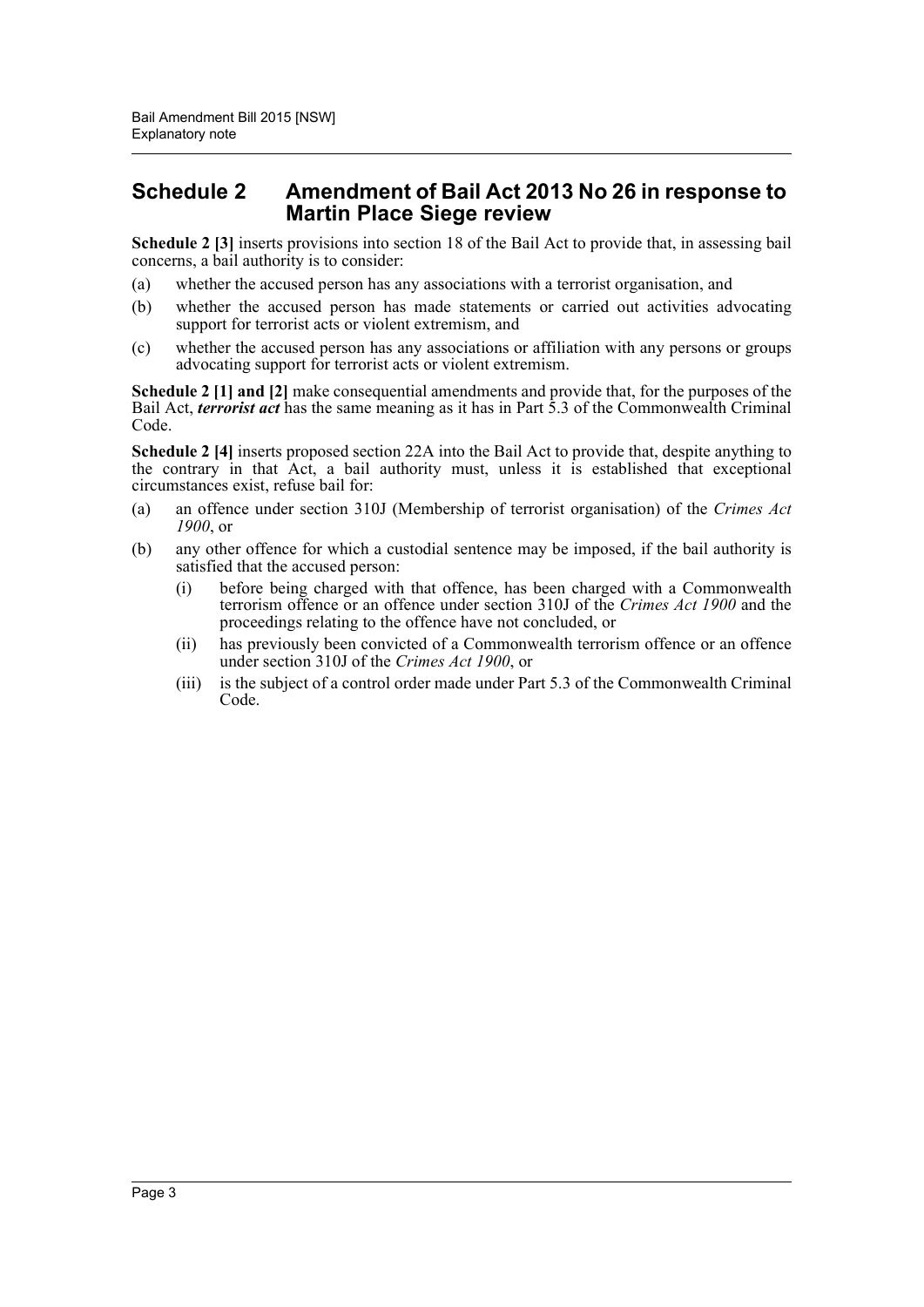First print



New South Wales

# **Bail Amendment Bill 2015**

## **Contents**

| Name of Act                                                                                           | 2 |
|-------------------------------------------------------------------------------------------------------|---|
| Commencement                                                                                          | 2 |
| Amendment of Bail Act 2013 No 26 in response to Hatzistergos and<br><b>Sentencing Council reports</b> | 3 |
| Amendment of Bail Act 2013 No 26 in response to Martin Place Siege<br>review                          | 6 |
|                                                                                                       |   |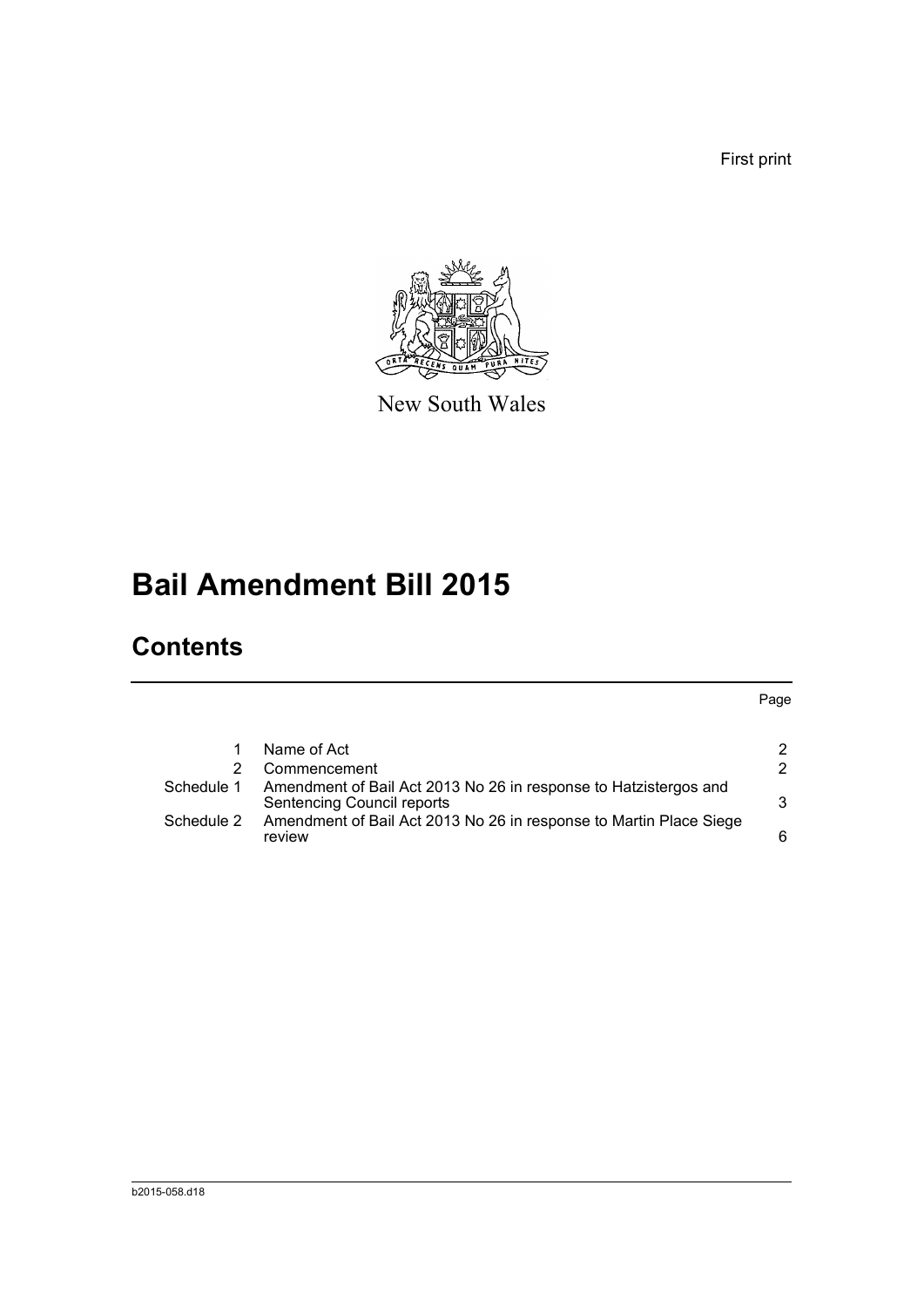

New South Wales

## **Bail Amendment Bill 2015**

No , 2015

#### **A Bill for**

An Act to amend the *Bail Act 2013* to make further provision for bail decisions.

See also the *Terrorism (Police Powers) Amendment Bill 2015*.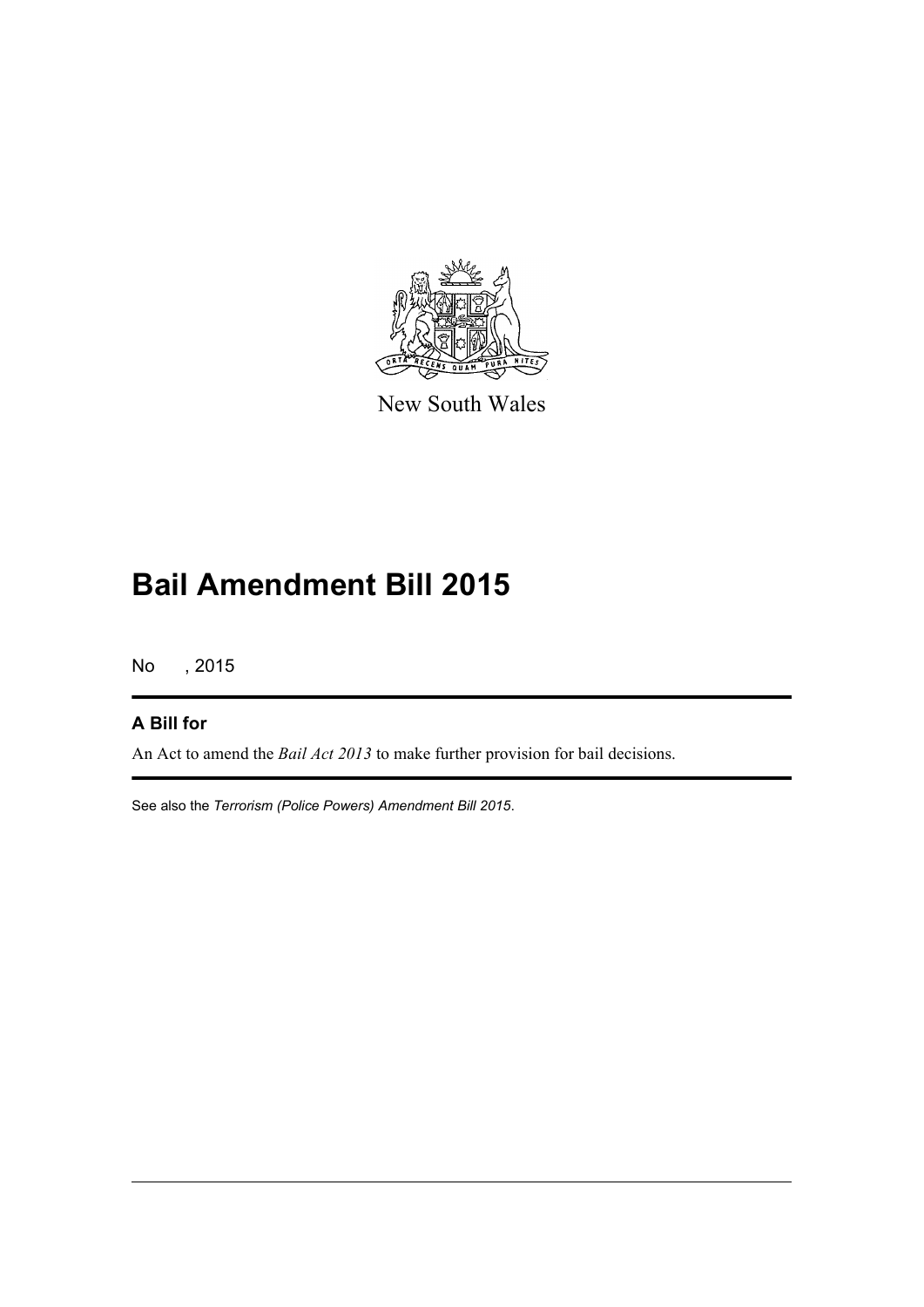<span id="page-5-1"></span><span id="page-5-0"></span>

|   | The Legislature of New South Wales enacts:                           |                |
|---|----------------------------------------------------------------------|----------------|
| 1 | Name of Act                                                          | 2              |
|   | This Act is the <i>Bail Amendment Act 2015</i> .                     | -3             |
|   | <b>Commencement</b>                                                  | $\overline{4}$ |
|   | This Act commences on a day or days to be appointed by proclamation. | 5              |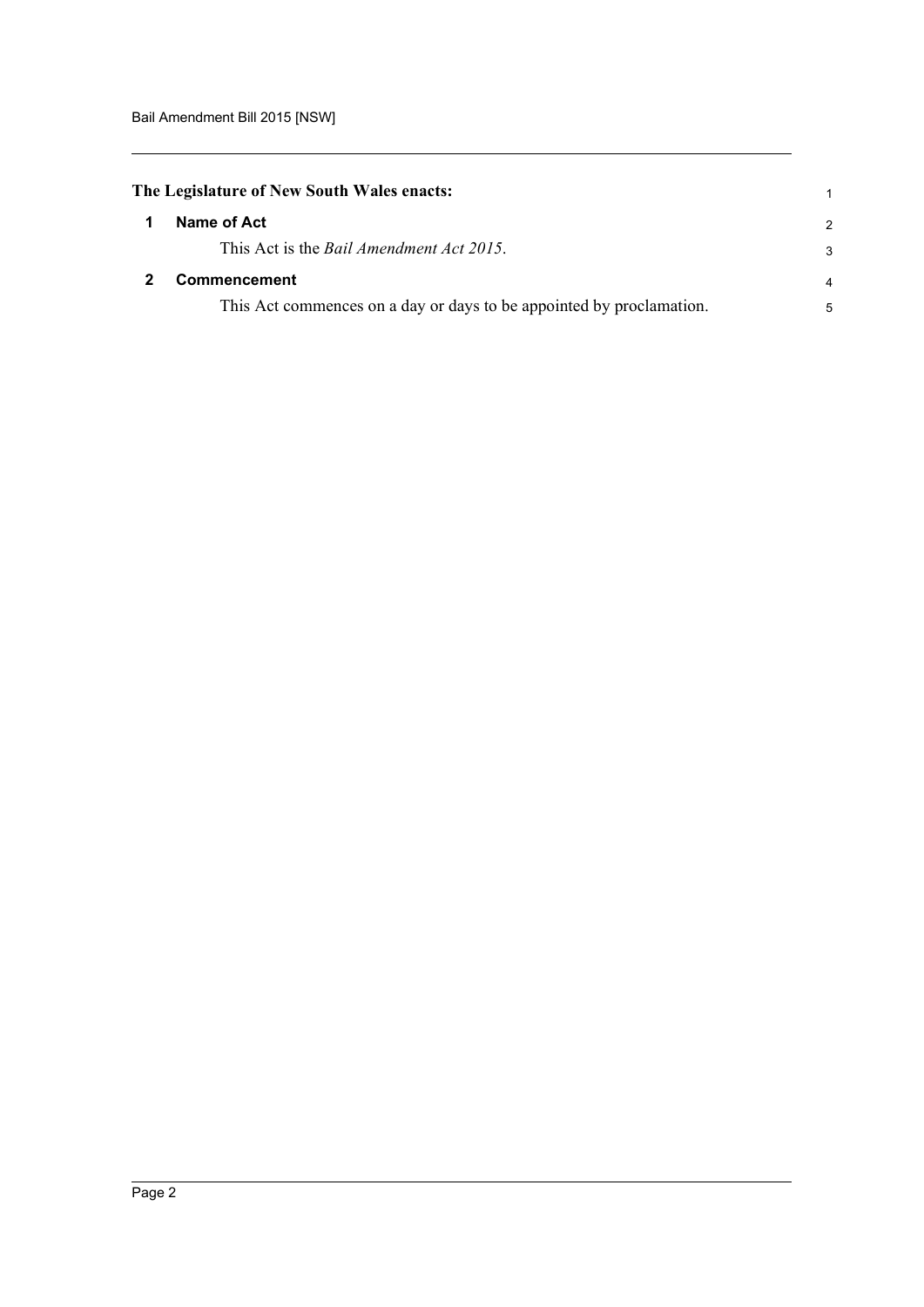### <span id="page-6-0"></span>**Schedule 1 Amendment of Bail Act 2013 No 26 in response to Hatzistergos and Sentencing Council reports**

**[1] Section 4 Definitions**

#### 3 4

 1  $\overline{2}$ 

| Insert in alphabetical order in section $4(1)$ :                                                                                                                                                                             |  |
|------------------------------------------------------------------------------------------------------------------------------------------------------------------------------------------------------------------------------|--|
| <i>community service order</i> means a community service order under the <i>Crimes</i><br>(Sentencing Procedure) Act 1999 or a children's community service order<br>under the Children (Community Service Orders) Act 1987. |  |

*non-association and place restriction order* means a non-association order or a place restriction order under section 17A (2) of the *Crimes (Sentencing Procedure) Act 1999* or section 33D (2) of the *Children (Criminal Proceedings) Act 1987*.

| [2] |                                          |                                                      | Section 16B Offences to which the show cause requirement applies                                                                                                                                                                                                                                       | 12                                                 |
|-----|------------------------------------------|------------------------------------------------------|--------------------------------------------------------------------------------------------------------------------------------------------------------------------------------------------------------------------------------------------------------------------------------------------------------|----------------------------------------------------|
|     | Insert after section $16B(1)(k)$ :       |                                                      |                                                                                                                                                                                                                                                                                                        | 13                                                 |
|     | (1)                                      | (i)<br>(ii)                                          | a serious indictable offence that is committed by an accused person<br>while the person is the subject of a warrant authorising the arrest of the<br>person issued under:<br>this Act, or<br>Part 7 of the Crimes (Administration of Sentences) Act 1999.                                              | 14<br>15<br>16<br>17<br>18                         |
| [3] |                                          |                                                      | Section 16B (3), definition of "serious personal violence offence"                                                                                                                                                                                                                                     | 19                                                 |
|     | Omit the definition. Insert instead:     |                                                      |                                                                                                                                                                                                                                                                                                        | 20                                                 |
|     |                                          |                                                      | serious personal violence offence means:                                                                                                                                                                                                                                                               | 21                                                 |
|     | (a)                                      |                                                      | an offence under Part 3 of the Crimes Act 1900 that is punishable by<br>imprisonment for a term of 14 years or more, or                                                                                                                                                                                | 22<br>23                                           |
|     | (b)                                      |                                                      | an offence under a law of the Commonwealth, another State or Territory<br>or any other jurisdiction that is similar to an offence under that Part.                                                                                                                                                     | 24<br>25                                           |
| [4] |                                          |                                                      | Section 18 Matters to be considered as part of assessment                                                                                                                                                                                                                                              | 26                                                 |
|     | Omit section 18 (1) (f). Insert instead: |                                                      |                                                                                                                                                                                                                                                                                                        | 27                                                 |
|     | (f)                                      | (i)<br>(ii)<br>(iii)<br>(iv)<br>(v)<br>(vi)<br>(vii) | whether the accused person has a history of compliance<br><sub>or</sub><br>non-compliance with any of the following:<br>bail acknowledgments,<br>bail conditions,<br>apprehended violence orders,<br>parole orders,<br>good behaviour bonds,<br>intensive correction orders,<br>home detention orders, | 28<br>29<br>30<br>31<br>32<br>33<br>34<br>35<br>36 |
|     |                                          | (viii)                                               | community service orders,                                                                                                                                                                                                                                                                              | 37                                                 |
|     |                                          | (ix)                                                 | non-association and place restriction orders,                                                                                                                                                                                                                                                          | 38                                                 |
| [5] | Section 18 (1) (f1)                      |                                                      |                                                                                                                                                                                                                                                                                                        | 39                                                 |
|     | Insert after section 18 $(1)$ (f):       |                                                      |                                                                                                                                                                                                                                                                                                        | 40                                                 |

(f1) if the bail authority is making the assessment of bail concerns because the accused person has failed or was about to fail to comply with a bail acknowledgment or a bail condition, any warnings issued to the accused 41 42 43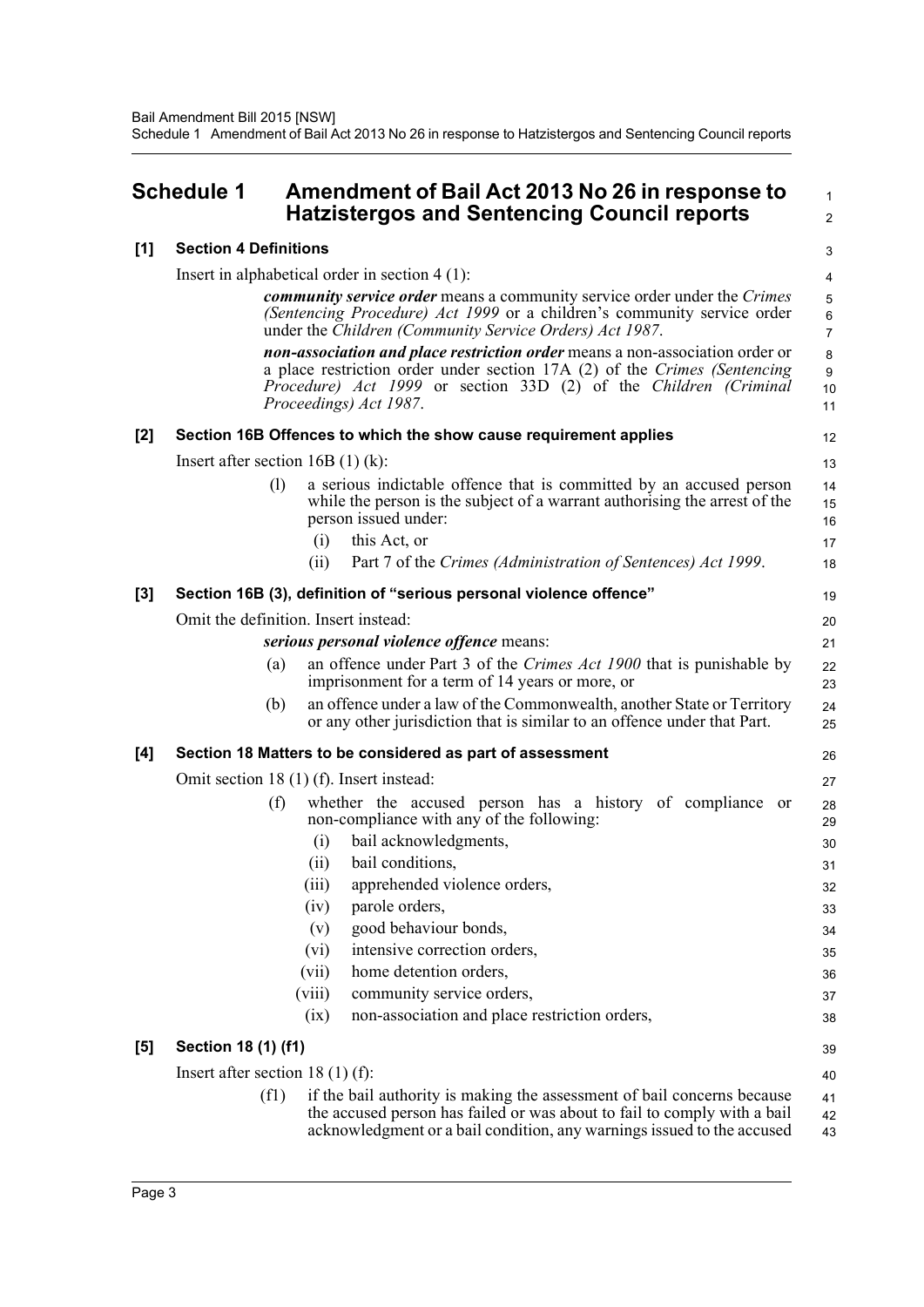|        |                                       | person by police officers or bail authorities regarding non-compliance<br>with bail acknowledgments or bail conditions,                                                                                                                                                     | 1<br>$\overline{2}$  |
|--------|---------------------------------------|-----------------------------------------------------------------------------------------------------------------------------------------------------------------------------------------------------------------------------------------------------------------------------|----------------------|
| [6]    | Section 18 (1) (i1)                   |                                                                                                                                                                                                                                                                             | 3                    |
|        | Insert after section 18 $(1)$ (i):    |                                                                                                                                                                                                                                                                             | 4                    |
|        | (i1)                                  | if the accused person has been convicted of the offence, but not yet<br>sentenced, the likelihood of a custodial sentence being imposed,                                                                                                                                    | 5<br>$6\phantom{1}$  |
| [7]    |                                       | Section 28 Bail condition can impose accommodation requirements                                                                                                                                                                                                             | $\overline{7}$       |
|        | Insert after section 28 $(3)(a)$ :    |                                                                                                                                                                                                                                                                             | 8                    |
|        | (a1)                                  | for the purpose of enabling the accused person to be admitted to a<br>residential rehabilitation facility for treatment on the person's release on<br>bail, or                                                                                                              | 9<br>10<br>11        |
| [8]    | Section 28, note                      |                                                                                                                                                                                                                                                                             | 12                   |
|        |                                       | Omit the note to the section. Insert instead:                                                                                                                                                                                                                               | 13                   |
|        |                                       | Note. The court can also impose the following types of bail condition (conduct<br>requirements):                                                                                                                                                                            | 14<br>15             |
|        | (a)                                   | requiring the accused person to reside at the relevant accommodation while at<br>liberty on bail,                                                                                                                                                                           | 16<br>17             |
|        | (b)                                   | if the accommodation requirement is for the purpose of enabling the accused<br>person to be admitted to a residential rehabilitation facility, requiring the<br>accused person to be accompanied by a person specified by the court to that<br>facility on release on bail. | 18<br>19<br>20<br>21 |
| [9]    |                                       | Section 43 Police power to make bail decision                                                                                                                                                                                                                               | 22                   |
|        | Insert after section 43 $(1)$ :       |                                                                                                                                                                                                                                                                             | 23                   |
|        | (1A)                                  | A police officer of or above the rank of sergeant at a hospital may make a bail<br>decision for an offence if:                                                                                                                                                              | 24<br>25             |
|        | (a)                                   | the person accused of the offence is present at the hospital to receive<br>treatment, and                                                                                                                                                                                   | 26<br>27             |
|        | (b)                                   | in the opinion of the police officer, it is not reasonable to take the person<br>to a police station due to the person's incapacity or illness.                                                                                                                             | 28<br>29             |
| [10]   |                                       | Section 47 Review of police decision by senior police officer                                                                                                                                                                                                               | 30                   |
|        |                                       | Omit section 47 (7) and (8). Insert instead:                                                                                                                                                                                                                                | 31                   |
|        |                                       | (7) In this section, <i>senior police officer</i> means:                                                                                                                                                                                                                    | 32                   |
|        | (a)                                   | in relation to a bail decision made by a police officer at a police station:                                                                                                                                                                                                | 33                   |
|        |                                       | a police officer at the police station who is senior to the police<br>(i)<br>officer who made the bail decision, or                                                                                                                                                         | 34<br>35             |
|        |                                       | if no such police officer is available at the police station, any<br>(ii)<br>other police officer who is senior to the police officer who made<br>the bail decision, or                                                                                                     | 36<br>37<br>38       |
|        | (b)                                   | in relation to a bail decision made by a police officer at a hospital,<br>subject to the regulations, any other police officer who is senior to the<br>police officer who made the bail decision.                                                                           | 39<br>40<br>41       |
| $[11]$ |                                       | <b>Section 78 Powers of bail authorities</b>                                                                                                                                                                                                                                | 42                   |
|        | Insert after section 78 $(1)$ $(b)$ : |                                                                                                                                                                                                                                                                             | 43                   |
|        |                                       | <b>Note.</b> The power to vary a bail decision includes a power to revoke the bail decision<br>and substitute a new bail decision—section 4 $(3)$ (a).                                                                                                                      | 44<br>45             |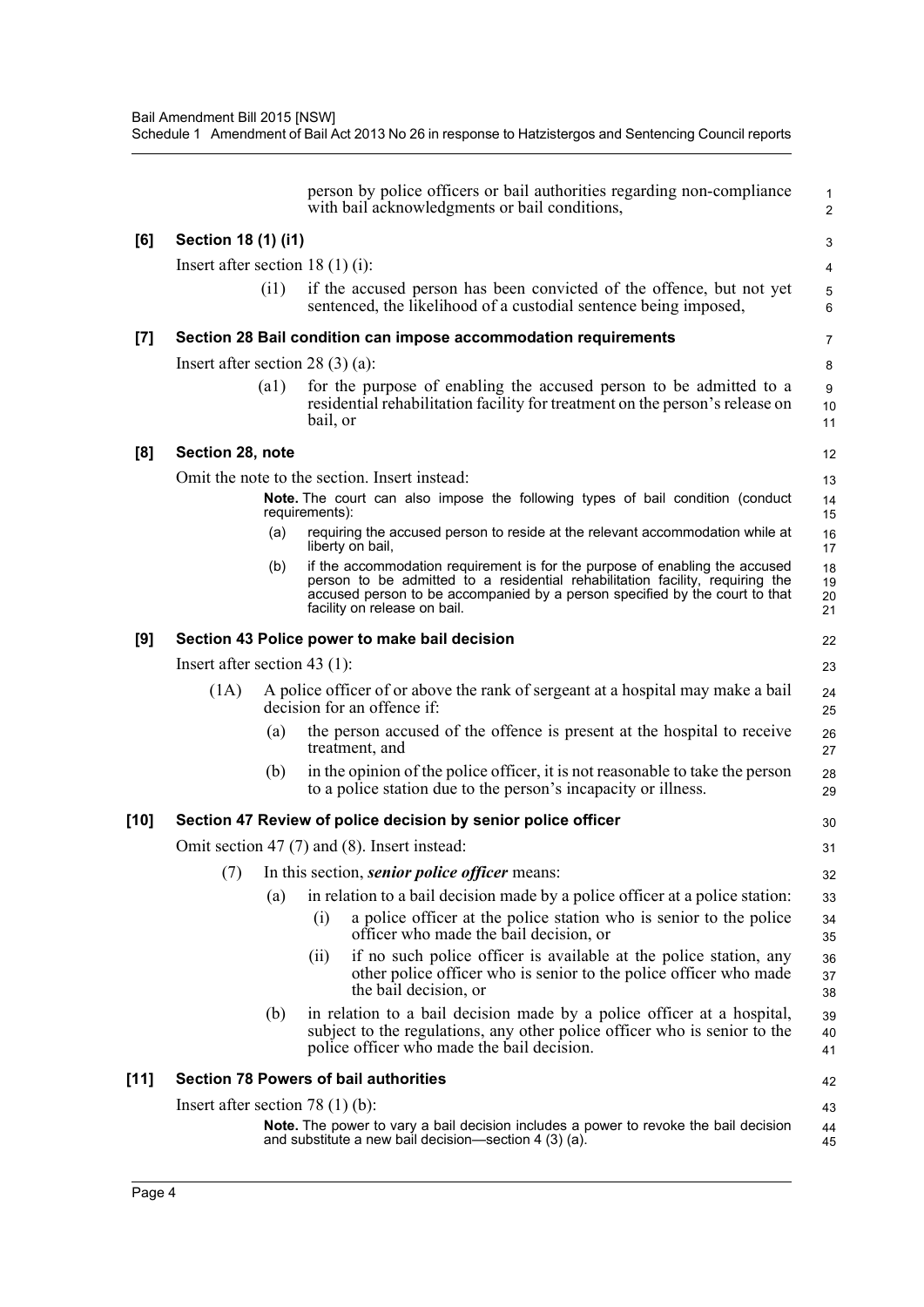### **[12] Section 78 (2)**

Omit the subsection.

 1 2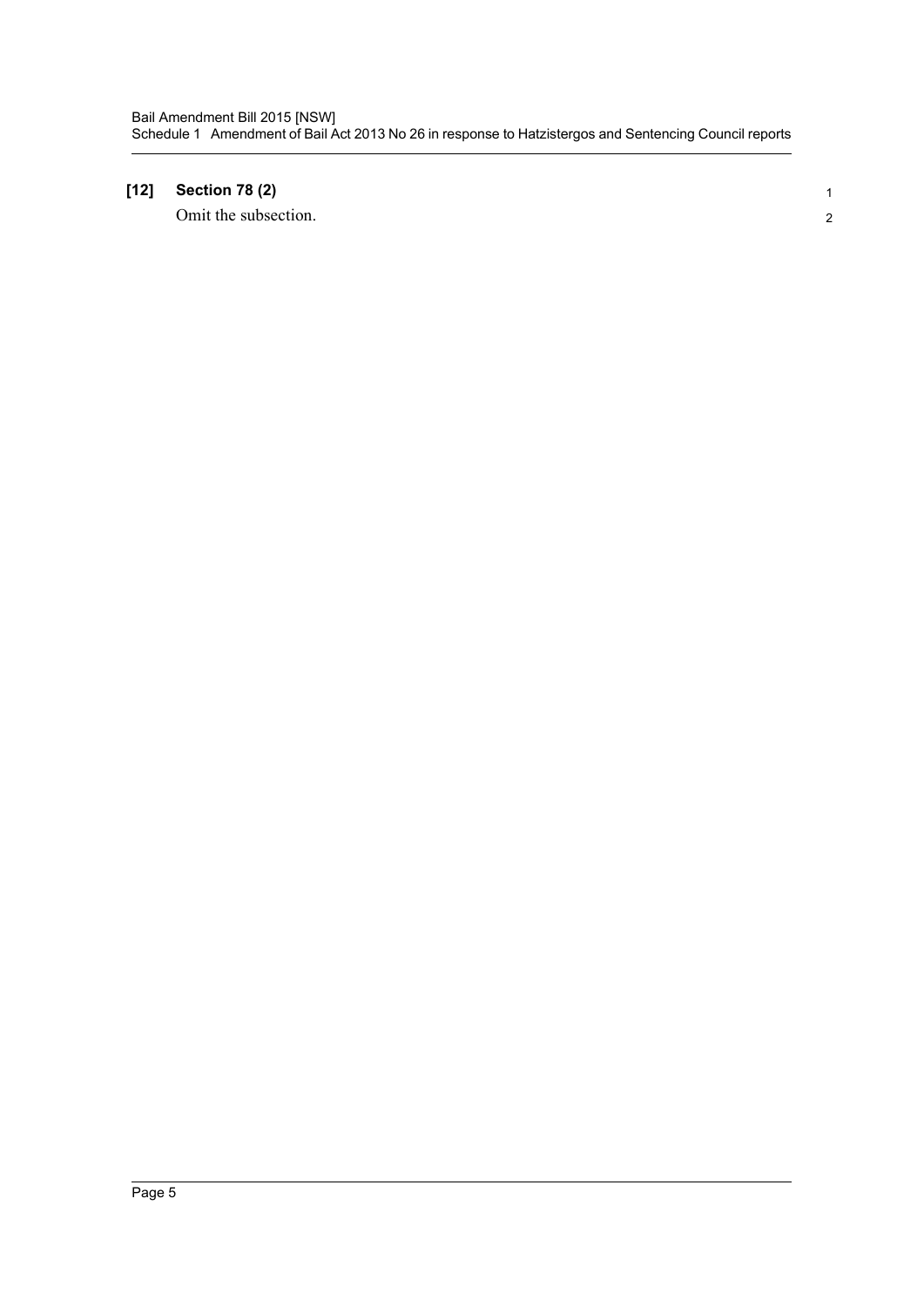<span id="page-9-0"></span>

|       | <b>Schedule 2</b>                                                                                                                |                                  |     |                | Amendment of Bail Act 2013 No 26 in response to<br><b>Martin Place Siege review</b>                                                                                                                                                                                                                                  | $\mathbf{1}$<br>2    |
|-------|----------------------------------------------------------------------------------------------------------------------------------|----------------------------------|-----|----------------|----------------------------------------------------------------------------------------------------------------------------------------------------------------------------------------------------------------------------------------------------------------------------------------------------------------------|----------------------|
| [1]   |                                                                                                                                  | <b>Section 4 Definitions</b>     |     |                |                                                                                                                                                                                                                                                                                                                      | 3                    |
|       | Insert in alphabetical order in section $4(1)$ :                                                                                 |                                  |     |                |                                                                                                                                                                                                                                                                                                                      | 4                    |
|       |                                                                                                                                  |                                  |     |                | <b>Commonwealth Criminal Code</b> means the Criminal Code set out in the<br>Schedule to the Criminal Code Act 1995 of the Commonwealth.                                                                                                                                                                              | 5<br>$\,6\,$         |
|       |                                                                                                                                  |                                  |     | Criminal Code. | <i>terrorist act</i> has the same meaning as it has in Part 5.3 of the Commonwealth                                                                                                                                                                                                                                  | $\overline{7}$<br>8  |
| $[2]$ |                                                                                                                                  |                                  |     |                | Section 16B Offences to which the show cause requirement applies                                                                                                                                                                                                                                                     | 9                    |
|       | Omit "the Criminal Code set out in the Schedule to the Criminal Code Act 1995 of the<br>Commonwealth" from section $16B(1)(g)$ . |                                  |     |                |                                                                                                                                                                                                                                                                                                                      | 10<br>11             |
|       |                                                                                                                                  |                                  |     |                | Insert instead "the Commonwealth Criminal Code".                                                                                                                                                                                                                                                                     | 12                   |
| $[3]$ |                                                                                                                                  |                                  |     |                | Section 18 Matters to be considered as part of assessment                                                                                                                                                                                                                                                            | 13                   |
|       |                                                                                                                                  | Insert after section 18 (1) (p): |     |                |                                                                                                                                                                                                                                                                                                                      | 14                   |
|       |                                                                                                                                  |                                  | (q) |                | whether the accused person has any associations with a terrorist<br>organisation (within the meaning of Division 102 of Part 5.3 of the<br>Commonwealth Criminal Code),                                                                                                                                              | 15<br>16<br>17       |
|       |                                                                                                                                  |                                  | (r) |                | whether the accused person has made statements or carried out activities<br>advocating support for terrorist acts or violent extremism,                                                                                                                                                                              | 18<br>19             |
|       |                                                                                                                                  |                                  | (s) |                | whether the accused person has any associations or affiliation with any<br>persons or groups advocating support for terrorist acts or violent<br>extremism.                                                                                                                                                          | 20<br>21<br>22       |
| [4]   |                                                                                                                                  | <b>Section 22A</b>               |     |                |                                                                                                                                                                                                                                                                                                                      | 23                   |
|       |                                                                                                                                  | Insert after section 22:         |     |                |                                                                                                                                                                                                                                                                                                                      | 24                   |
|       | 22A                                                                                                                              |                                  |     |                | Limitation on power to release in relation to terrorism related offences                                                                                                                                                                                                                                             | 25                   |
|       |                                                                                                                                  | (1)                              |     |                | Despite anything to the contrary in this Act, a bail authority must, unless it is<br>established that exceptional circumstances exist, refuse bail for:                                                                                                                                                              | 26<br>27             |
|       |                                                                                                                                  |                                  | (a) |                | an offence under section 310J of the Crimes Act 1900, or                                                                                                                                                                                                                                                             | 28                   |
|       |                                                                                                                                  |                                  | (b) |                | any other offence for which a custodial sentence may be imposed, if the<br>bail authority is satisfied that the accused person:                                                                                                                                                                                      | 29<br>30             |
|       |                                                                                                                                  |                                  |     | (i)            | before being charged with that offence, has been charged with a<br>Commonwealth terrorism offence or an offence<br>under<br>section 310J of the <i>Crimes Act 1900</i> and the proceedings relating<br>to the offence have not concluded, or                                                                         | 31<br>32<br>33<br>34 |
|       |                                                                                                                                  |                                  |     | (ii)           | has previously been convicted of a Commonwealth terrorism<br>offence or an offence under section 310J of the Crimes Act 1900,<br><sub>or</sub>                                                                                                                                                                       | 35<br>36<br>37       |
|       |                                                                                                                                  |                                  |     | (iii)          | is the subject of a control order made under Part 5.3 of the<br>Commonwealth Criminal Code.                                                                                                                                                                                                                          | 38<br>39             |
|       |                                                                                                                                  | (2)                              |     |                | If the offence is a show cause offence, the requirement that the accused person<br>establish that exceptional circumstances exist that justify a decision to grant<br>bail or dispense with bail applies instead of the requirement that the accused<br>person show cause why his or her detention is not justified. | 40<br>41<br>42<br>43 |